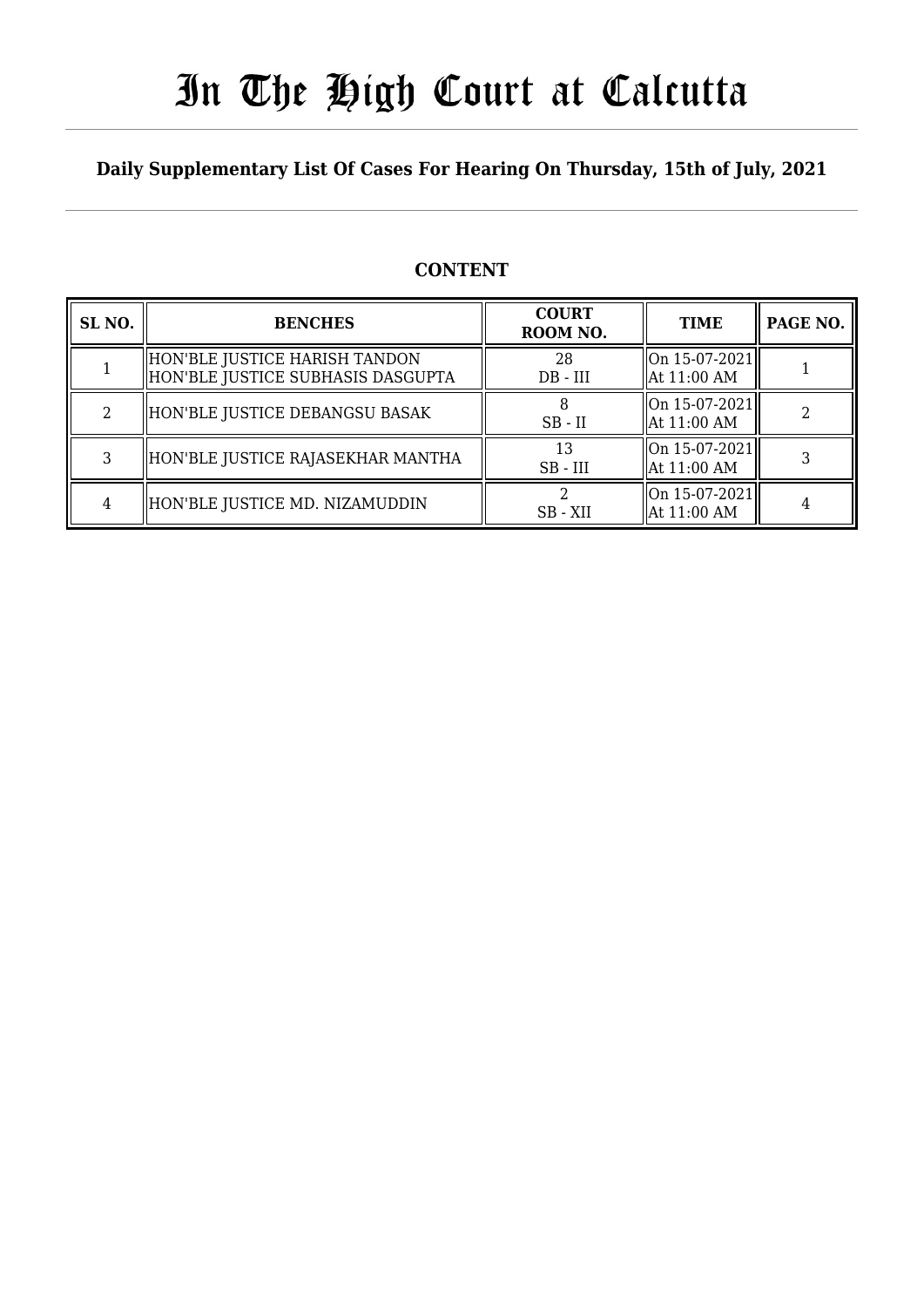

# **DAILY CAUSELIST**

**For Thursday The 15th July 2021**

**COURT NO. 28**

#### **DIVISION BENCH (DB - III)**

**AT 11:00 AM**

**HON'BLE JUSTICE HARISH TANDON HON'BLE JUSTICE SUBHASIS DASGUPTA (VIA VIDEO CONFERENCE)**

**FROM PRINCIPAL BENCH**

#### **APPLICATION FOR BAIL**

| 1 | CRM/6/2021 | DILIP SINGHA<br>VS<br>THE STATE    | D.ILANGO |
|---|------------|------------------------------------|----------|
| 2 | CRM/7/2021 | D.SURYA NARAYAN<br>VS<br>THE STATE | D.ILANGO |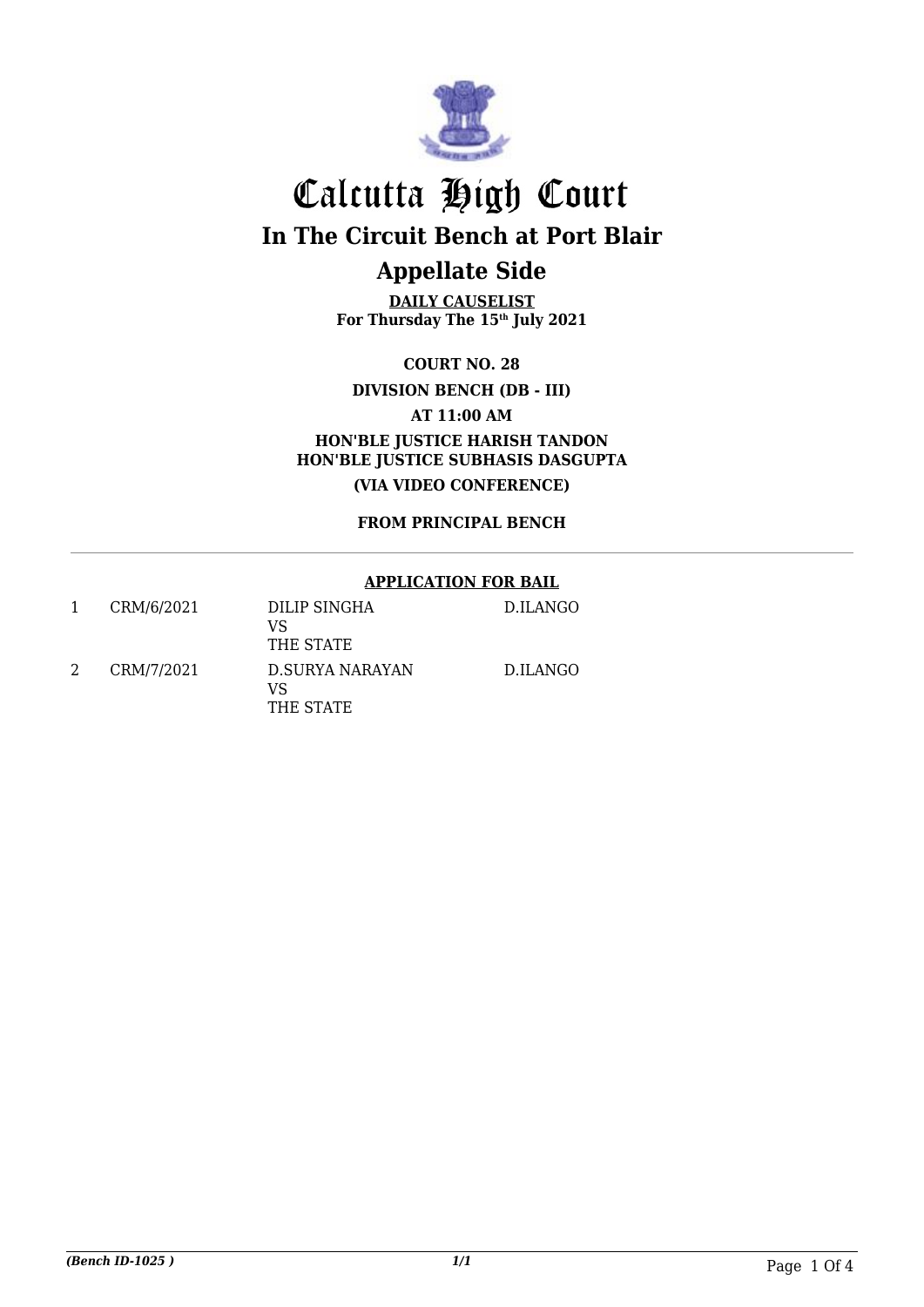

### **DAILY CAUSELIST**

**For Thursday The 15th July 2021**

**COURT NO. 8 SINGLE BENCH (SB - II) AT 11:00 AM HON'BLE JUSTICE DEBANGSU BASAK (VIA VIDEO CONFERENCE)**

#### **FROM PRINCIPAL BENCH**

#### **MOTION**

| 1 | WPA/181/2021      | <b>A.SRINIVAS</b><br>VS<br>THE ANDAMAN AND<br>NICOBAR ADMINISTRATION                               | <b>S.GLORIA MARY</b>                |
|---|-------------------|----------------------------------------------------------------------------------------------------|-------------------------------------|
| 2 | WPA/182/2021      | M/S ABLE AVIATION (INDIA)<br>PRIVATE LIMITED<br>VS<br>THE UNION OF INDIA                           | <b>GOPALA BINNU</b><br><b>KUMAR</b> |
|   | IA NO: CAN/1/2021 |                                                                                                    |                                     |
| 3 | WPA/184/2021      | SAKTHI SHIPPING<br>LOGISTICS PRIVATE<br><b>LIMITED</b><br>VS<br>THE HON'BLE LIEUTENANT<br>GOVERNOR | <b>GOPALA BINNU</b><br><b>KUMAR</b> |

IA NO: CAN/1/2021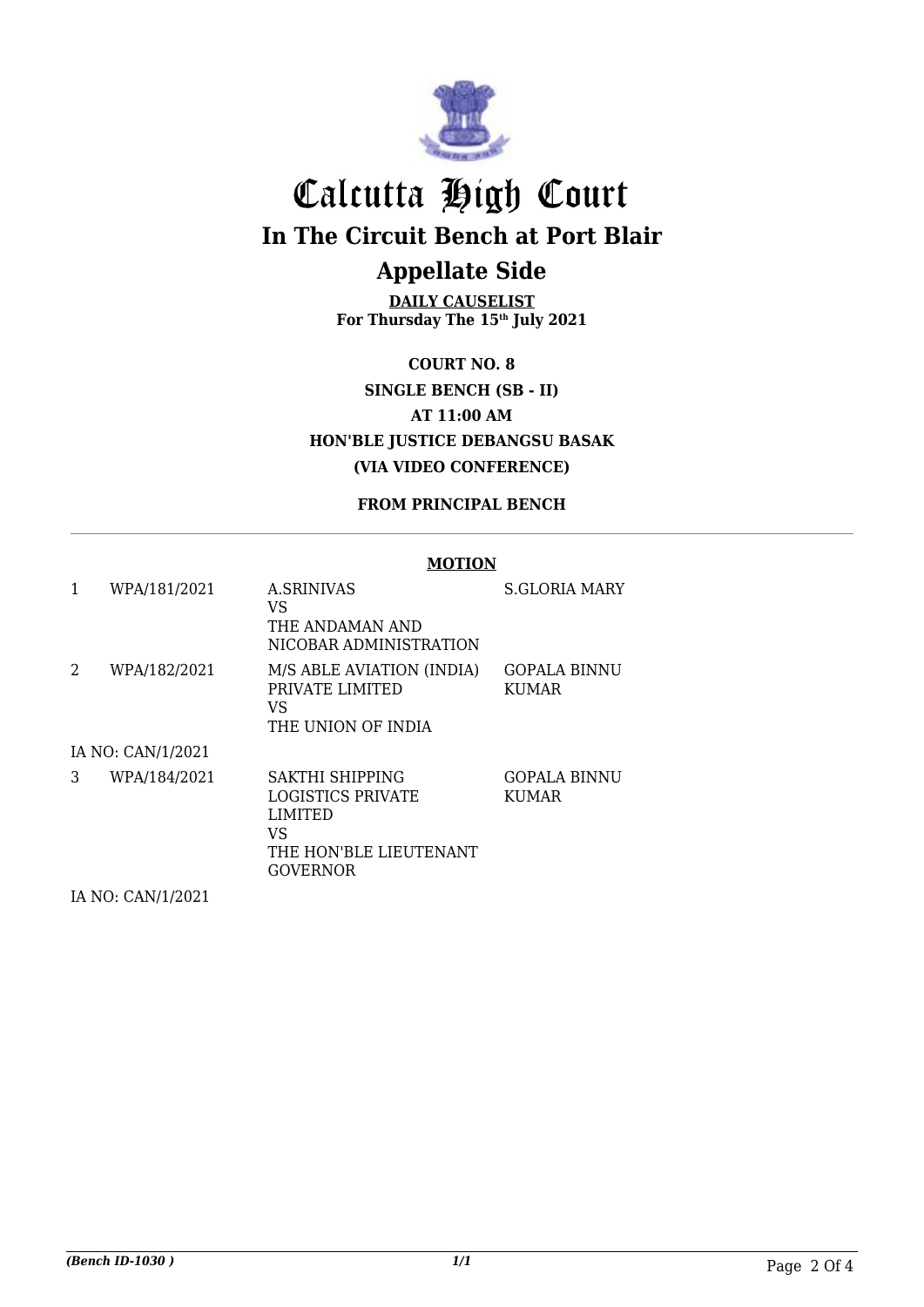

**DAILY CAUSELIST For Thursday The 15th July 2021**

**COURT NO. 13 SINGLE BENCH (SB - III) AT 11:00 AM HON'BLE JUSTICE RAJASEKHAR MANTHA (VIA VIDEO CONFERENCE)**

**FROM PRINCIPAL BENCH**

#### **MOTION**

|   | WPA/179/2021      | M/S. AKABEA<br><b>INFRASTRUCTURES</b><br>PRIVATE LIMITED<br>VS<br>THE CHIEF ENGINEER | G.BINNU KUMAR         |  |  |
|---|-------------------|--------------------------------------------------------------------------------------|-----------------------|--|--|
|   | IA NO: CAN/1/2021 |                                                                                      |                       |  |  |
| 2 | WPA/180/2021      | NATIONAL UNION OF<br>SEAFARERS OF INDIA<br>VS<br>THE LIEUTENANT<br><b>GOVERNOR</b>   | GOPALA BINNU<br>KUMAR |  |  |
|   | IA NO: CAN/1/2021 |                                                                                      |                       |  |  |

*(Bench ID-1021 ) 1/1* Page 3 Of 4